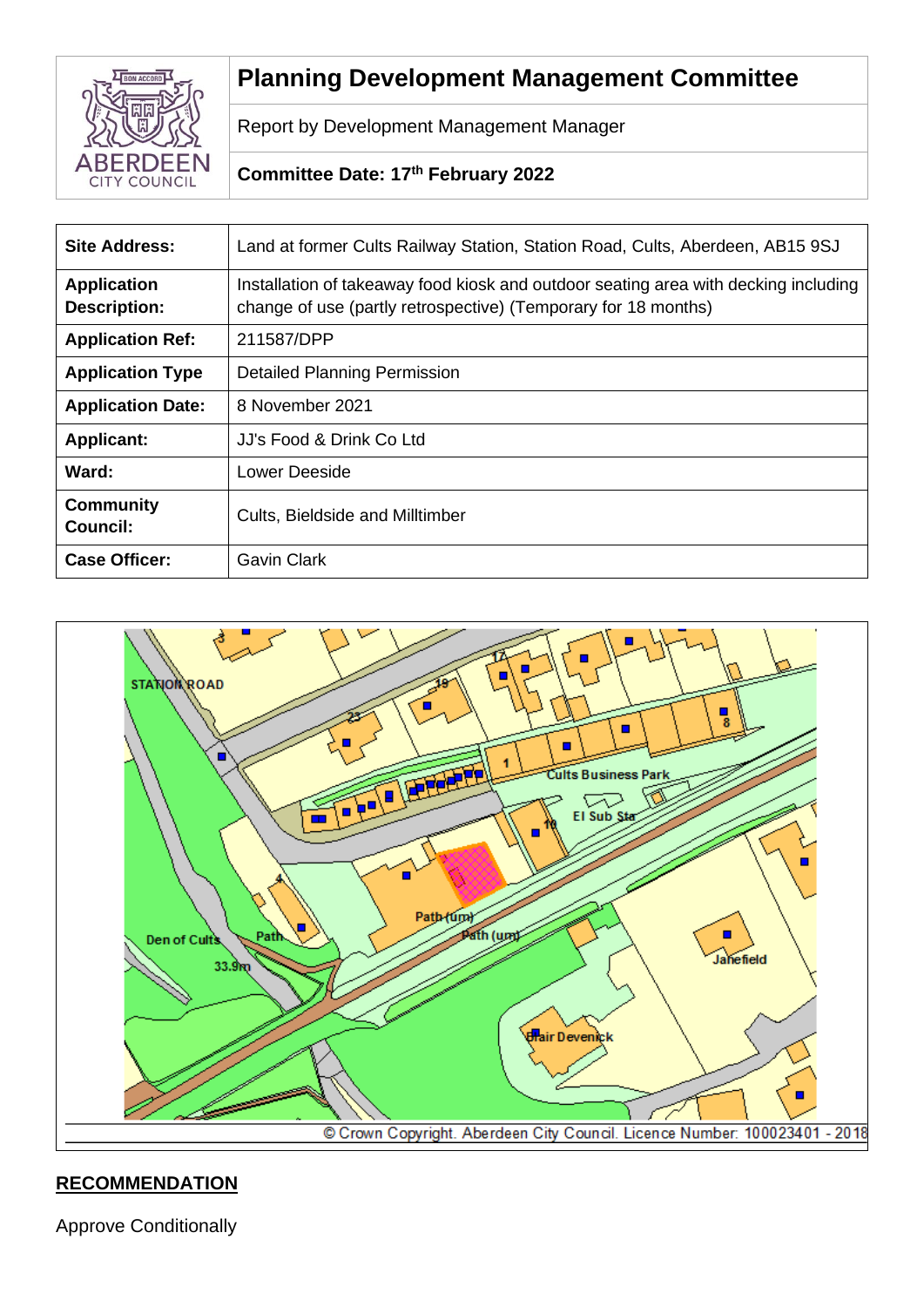# **APPLICATION BACKGROUND**

#### **Site Description**

The application site, which extends to approximately 197sqm, relates to an area of land to the immediate east of the former Cults Railway Station on the southern side of Station Road and approximately 125m to the south of North Deeside Road. The adjacent former station building is currently utilised as a cycle repair business operating under the consented use class of the premises, which was previously a joinery store and workshop. To the immediate south of the site is the Deeside Way, and further south of this mature trees lining the rear curtilage of a residential property which forms part of the boundary of the Pitfodels Conservation Area. The Station building itself is located to the immediate west, with a residential property located approximately 40m west (4 Station Road) of the site. To the north and east are a number of commercial units along with Cults Business Park (to the east). Further north are a number of residential properties on Ashfield Road (approximately 28m north of the site boundary, behind the business units). The application site is not within the Pitfodels Conservation Area.

#### **Relevant Planning History**

An application for planning permission (Ref: 210140/DPP) was refused by the Planning Development Management Committee in October 2021 for a change of use to class 3 (food and drink) with outdoor seating area including alterations to a shop front; re-cladding; installation of doors, rooflights and roof repairs with associated works. This application related to the former station building and immediately surrounding land, including the area that is the subject of the current application. No appeal was submitted against this refusal. The reasons for refusal of the application were that the proposal was considered contrary to Policy H1 due to the scale of development impacting on residential amenity and that it was contrary to Policy T3 due to the absence of a segregated footway access from North Deeside Road.

# **APPLICATION DESCRIPTION**

#### **Description of Proposal**

The proposal seeks detailed planning permission for the erection of a coffee and food kiosk with associated area of decking, serving area and outdoor seating (three tables and six benches). Planning permission is sought on a temporary basis for a period of 18 months. The kiosk has already been installed on the site. It constitutes a metal container set on wheels but, due to the difference in ground levels and the decking that surrounds it, the structure is more permanent in appearance. The kiosk measures 6m x 2.4m with an overall height of 2.7m whilst the area of decking measures 2m x 2.4m and is located approximately 0.27m above ground level. A 1.6m high timber fence surrounds the bin store, which is located to the rear of the building. In terms of materials, the container is constructed in metal and has been painted dark blue externally. The timber fencing and decked areas are all unpainted and have a natural looking finish. The kiosk already exists on site and is trading, however the seating and tables are not on site, although informal seating in the form of wooden sleepers exists, hence the part retrospective nature of the application.

# **Amendments**

**None** 

# **Supporting Documents**

All drawings and supporting documents listed below can be viewed on the Council's website at: [https://publicaccess.aberdeencity.gov.uk/online](https://publicaccess.aberdeencity.gov.uk/online-applications/applicationDetails.do?activeTab=documents&keyVal=R23QVZBZHNI00)[applications/applicationDetails.do?activeTab=documents&keyVal=R23QVZBZHNI00](https://publicaccess.aberdeencity.gov.uk/online-applications/applicationDetails.do?activeTab=documents&keyVal=R23QVZBZHNI00)

• Design Statement: November 2021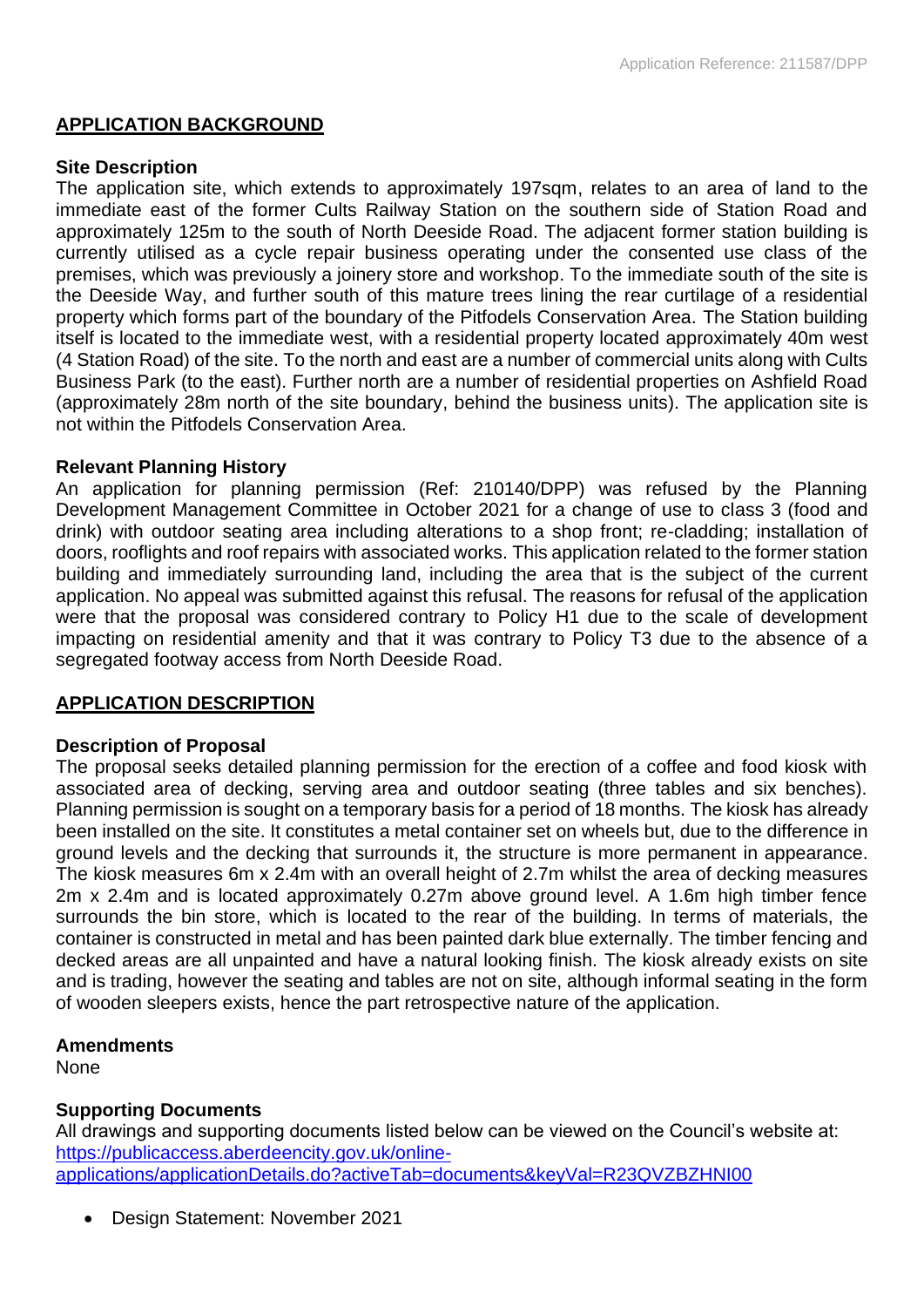• Planning Statement: November 2021

# **Reason for Referral to Committee**

The application has been referred to the Planning Development Management Committee as the proposal has been subject to more than six timeous letters of objection. Subsequently, the proposal falls outwith the Scheme of Delegation.

# **CONSULTATIONS**

**ACC - Roads Development Management Team –** No objection to the proposal following the receipt of further information regarding deliveries to the site (as mentioned in the CBMCC response). Their response will be discussed in greater detail in the evaluation section of this report.

**ACC - Environmental Health –** No objection to the proposal following the receipt of further information regarding the proposed operation of the premises. Their response will be discussed in greater detail in the evaluation section of this report.

**ACC - Waste and Recycling –** advise of the waste management requirements for the proposed development.

**Cults, Bieldside and Milltimber Community Council –** supports the provision of the "Boxcar Café" noting that the proposal has significant public support and that the café has proved popular with walkers and cyclists.

Note concerns of local residents showing potential traffic and road safety problems on Station Road. Particularly in relation to food deliveries made by a 7.5 tonne truck, whereas analysis submitted by the previous application showed a swept path for a 4.5 tonne transit van. CBMCC therefore requested that colleagues in RDM look at the issue and advise whether food deliveries and business waste collections can be made safely without inconvenience caused to local residents using Station Road.

Also note that it is not clear why a different postcode was used for the application and that it is unfortunate that concerned local residents were not directly notified. Confirmed their representation as a conditional support.

Further comments were received from the Community Council on the 3<sup>rd</sup> February 2022 summarising their current position on the planning application. They note that the kiosk is popular with users of the Deeside Way but has received criticism from nearby residents. They have noted the concerns, which include increased car traffic on Station Road, deliveries and refuse collections, noise and cooking odours, litter, and loss of privacy. There was also a query in relation to the use of the main building by staff.

Note that the concerns of the residents (particularly around noise and odour) need to be addressed if the Community Council are to maintain their conditional support for the proposal. They would also prefer the consent to be limited to 12 months from the date of the PDMC meeting as a strong incentive to a permanent solution (which would be a café within the former station building on a smaller scale to that previously proposed).

# **REPRESENTATIONS**

A total of 38 valid and timeously made representations have been received in relation to this application (16 objections and 22 in support). The matters raised can be summarised as follows: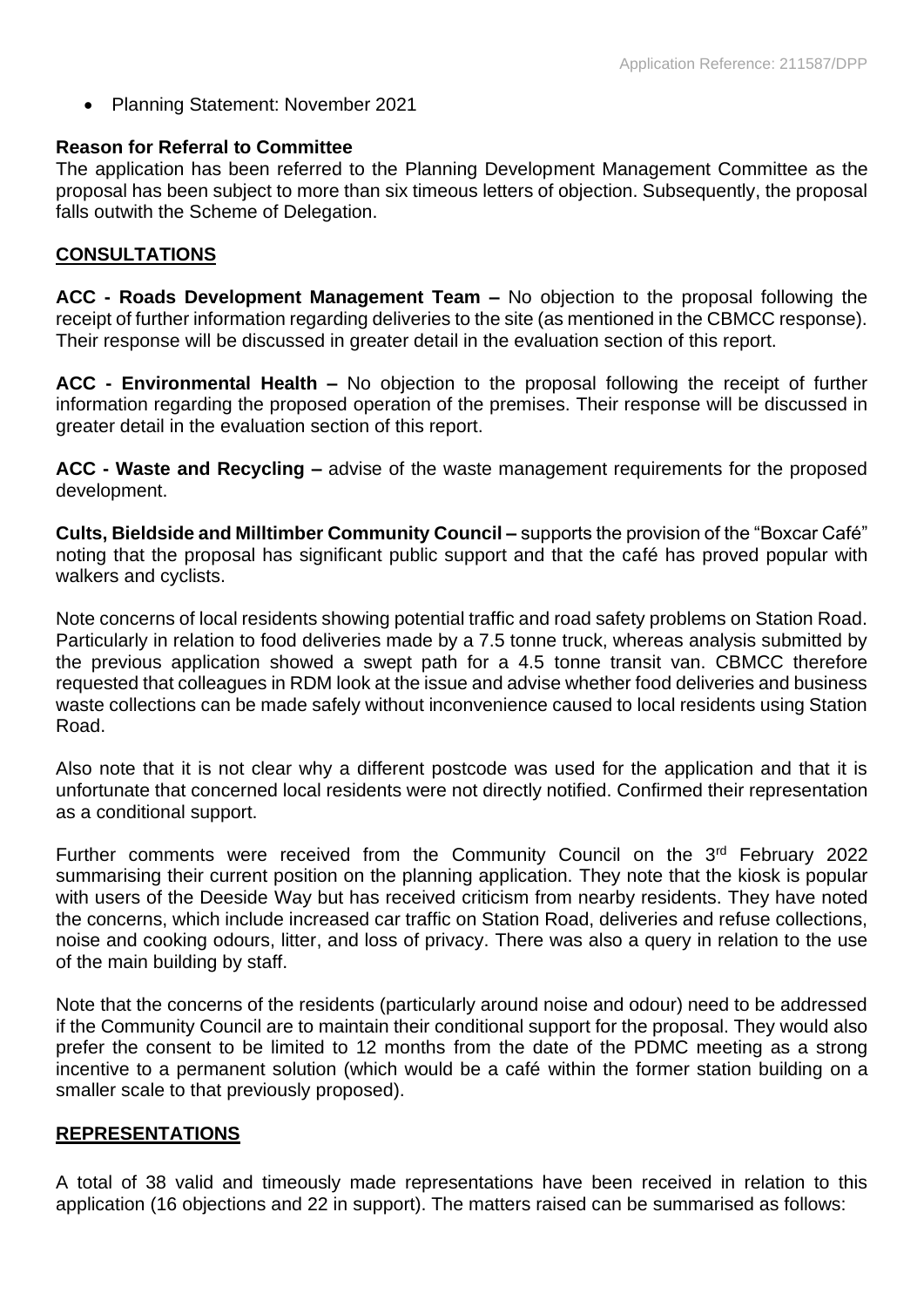# Objections:

# *Principle of Development/ Amenity Concerns*

- 1. Consider that, similar to the previous application for wider redevelopment, the proposal would result in a *scale of development that would be excessive for the site, constituting overdevelopment, intensification in the use of the site that would introduce additional noise and disturbance to the area especially in the evening and in relation to the introduction of outdoor seating, food serving van and play area. The proposal is, therefore, considered to be contrary to Policy H1 (Residential Areas). of the Aberdeen Local Development Plan in that it would not be complementary to residential use and in as far as it would conflict with, and result in nuisance to, the enjoyment of existing nearby residential amenity.*
- 2. The site will have an outdoor service area with seating behind residential properties. The proposed hours of operation would conflict with Policy H1 in that the proposal would conflict and provide nuisance to the enjoyment of residential amenity. Another objector queried the hours of operation, stating that the unit should close at 5pm.
- 3. Object to access directly to the station platform, which encourages the congregation of patrons closer to residential properties to the south.
- 4. The planning application should not be considered as a steppingstone back to the original planning application, which was rejected.
- 5. Concerns in relation to noise, hours of operation, proximity of trees and impact on wildlife.
- 6. The proposal is contrary to Policy D1 of the ALDP in that it is not welcoming, not safe and is not pleasant.
- 7. Query the temporary nature of the proposal, and the 18-month nature of the retrospective planning application.
- 8. The proposal would have an adverse impact in terms of noise, which would get worse with the seating proposed.

# *Roads*

- 9. Queries were raised regarding the initial roads consultation response, with specific mention of cycle parking provision, the lack of requirement to update pedestrian infrastructure to the site and the refuse collection plan – noting that the objector considers that the access to the site for delivery/ refuse vehicles is not up to standard.
- 10.The proposal will result in increased traffic on the Den of Cults, which will also cause further damage to boundary walls of neighbouring properties, the lack of a footpath from North Deeside Road will also raise safety issues.

# *Other Matters*

- 11.Queries regarding the neighbour notification process, and that an incorrect postcode has been utilised for the building.
- 12.If the permanent structure is on a Class 4 business site, then the application should cover both the permanent structure and the change of use.
- 13.The main building is being utilised for the proposed use; this has not been reflected in the current planning application. The staff use the main building for general purposes.

# *Non-Material Considerations*

- 14.Queries whether the proposal is commercially viable as a standalone unit.
- 15.Query whether the car parking area is owned by the applicant.

# Support: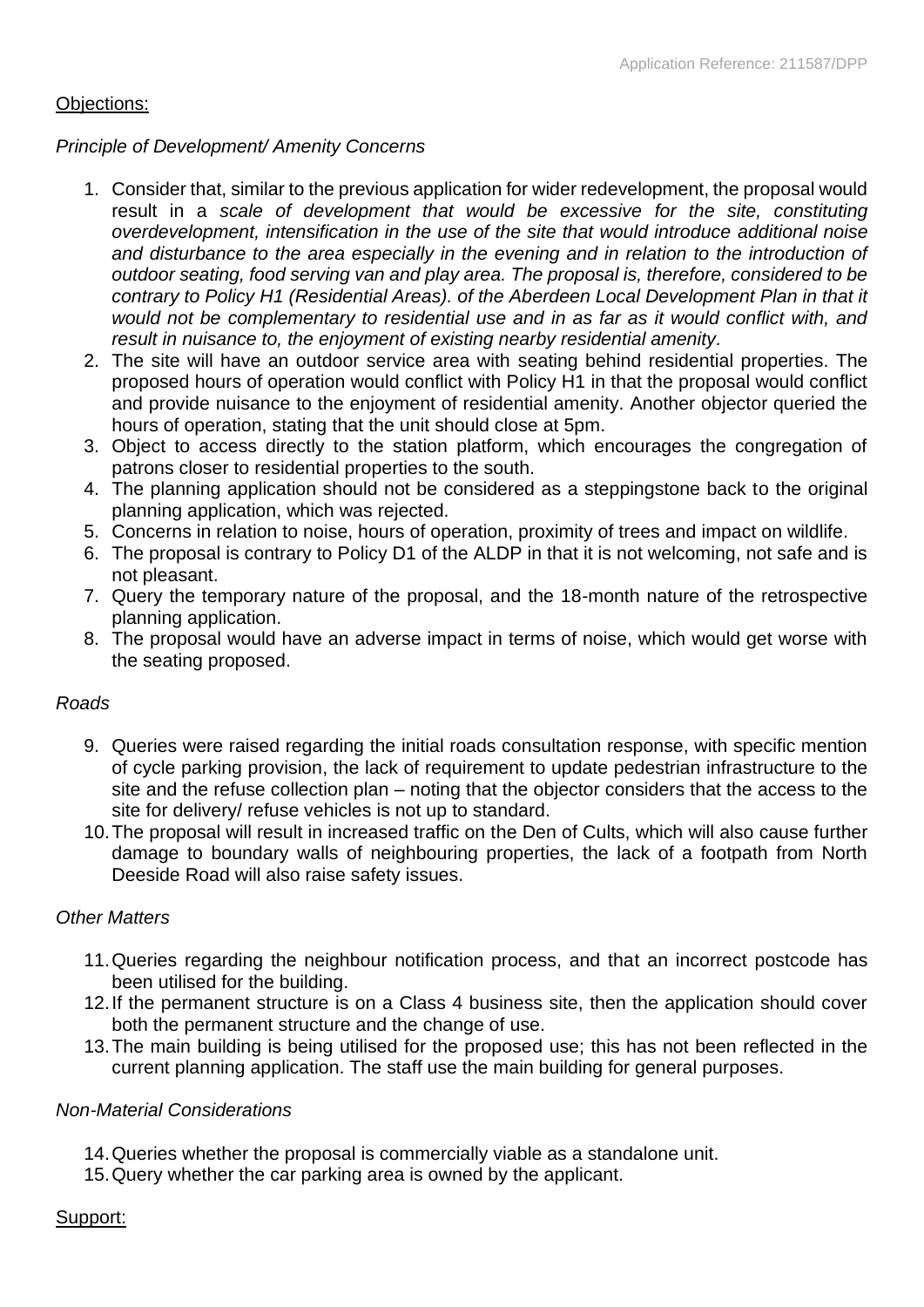- 16.The temporary structure has brought back in to use a previously derelict area and the addition of decking would improve the visual appeal of the area, with the outdoor seating providing a valuable addition.
- 17.Cults has no cafes with outdoor seating, and with a limited amount of indoor seating, the kiosk and seating area would be of huge benefit to the area.
- 18.The location of the site adjacent to the Deeside Way encourages active travel with people walking and cycling to the kiosk.
- 19.The café has a positive impact regarding mental health.
- 20.The proposal provides a variety of food and drinks.
- 21.The Council should do their utmost to help independent, entrepreneurial businesses flourish in Aberdeen.
- 22.The proposal would have a positive impact on the surrounding area and is an asset to the community. The site is also in a convenient location.
- 23.Note that the station building is much less of an eyesore on the community, with the site having been cleared and the building fixed.

#### **MATERIAL CONSIDERATIONS**

#### **Legislative Requirements**

Sections 25 and 37(2) of the Town and Country Planning (Scotland) Act 1997 require that where, in making any determination under the planning acts, regard is to be had to the provisions of the Development Plan and that determination shall be made in accordance with the plan, so far as material to the application unless material considerations indicate otherwise.

#### **Development Plan**

#### **Strategic Development Plan**

The current Strategic Development Plan for Aberdeen City and Shire was approved by Scottish Ministers in September 2020 and forms the strategic component of the Development Plan. No issues of strategic or cross boundary significance have been identified that are applicable to this application.

#### **Aberdeen Local Development Plan (ALDP)**

Section 16 (1)(a)(ii) of the Town and Country Planning (Scotland) Act 1997 requires that, where there is a current local development plan, a proposed local development plan must be submitted to Scottish Ministers within 5 years after the date on which the current plan was approved. From 21 January 2022, the extant local development plan will be beyond this 5-year period. The Proposed Aberdeen Local Development Plan 2020 has been submitted to the Planning & Environmental Appeals Division at the Scottish Government in July 2021. The formal examination in public of the Proposed Local Development Plan 2020 has commenced with reporters appointed. Material consideration will be given to the Proposed Local Development Plan 2020, in the context of the progress of its examination, in the assessment of planning applications.

Given the extant local development plan is beyond its five-year review period consideration, where relevant, should be given to paragraph 33 of the Scottish Planning Policy (2014) which states: "Where relevant policies in a development plan are out-of-date or the plan does not contain policies relevant to the proposal, then the presumption in favour of development that contributes to sustainable development will be a significant material consideration.

The following policies are relevant – H1 (Residential Areas), D1 (Quality Placemaking by Design), T2 (Managing the Transport Impact of Development), T3 (Sustainable and Active Travel), T4 (Air Quality), T5 (Noise) and R6 (Waste Management Requirements for New Development).

# **Proposed Aberdeen Local Development Plan**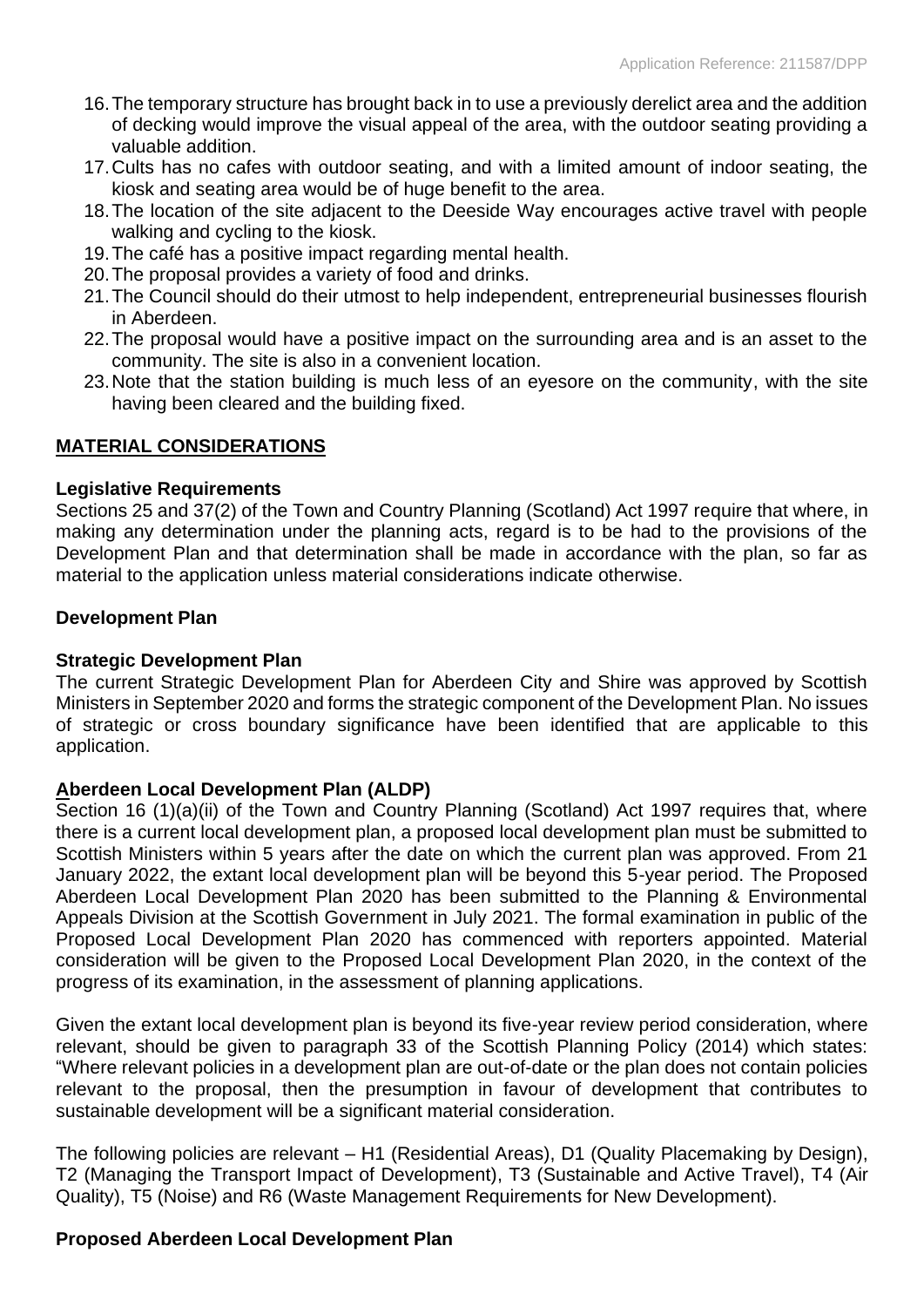The Proposed ALDP constitutes the Council's settled view as to what the final content of the next adopted ALDP should be and is now a material consideration in the determination of planning applications. The Aberdeen Local Development Plan 2017 will continue to be the primary document against which applications are considered. The exact weight to be given to matters contained in the Proposed ALDP (including individual policies) in relation to specific applications will depend on whether – such matters have or have not received representations as a result of the period of representations in public for the Proposed ALDP; and the level of representations received in relation to relevant components of the Proposed ALDP and their relevance of these matters to the application under consideration.

The foregoing can only be assessed on a case-by-case basis. The following policies are relevant to this proposal: Policies H1 (Residential Areas), WB2 (Air Quality), WB3 (Noise), D1 (Quality Placemaking), D2 (Amenity), T2 (Sustainable Transport), R5 (Waste Management Requirements for New Development) and T3 (Parking).

# **Supplementary Guidance (SG)**

Transport and Accessibility, Temporary Buildings and Noise.

# **EVALUATION**

# **Principle of Development**

In terms of the principle of development, the application site is located within a designated residential area where Policy H1 (Residential Areas) of the ALDP applies. The aforementioned policy advises that within such areas, proposals for non-residential uses will be refused unless they are considered complementary to residential use or it can be demonstrated that the use would cause no conflict with, or any nuisance to, the enjoyment of existing residential amenity.

The Planning Authority must therefore consider the impact of the kiosk and associated works and whether the building / use would be complementary to the existing residential use of the surrounding area, and whether it can be demonstrated that the proposal would have no adverse impact on the residential amenity of the surrounding area. These matters will be discussed below.

# **Impact on Residential Amenity**

A number of the residential properties in the area have raised objections to the proposed development in terms of impact on residential amenity. The nearest properties to the north (19 and 23 Ashfield Road) are located approximately 28m (to boundary) and 36m (to rear elevation) respectively from the application site boundary. The property at 4 Station Road is located approximately 42m from the application site boundary (with the existing station building located in between). It is noted that the properties on Ashfield Road sit at a higher level, and there are commercial business units in between.

The modular building is considered to be acceptable given the context of the surrounding area, which, although predominantly residential, does including a number of business and commercial uses immediately adjacent. Furthermore, the proposed development is located within the generally commercial area immediately adjacent to the Cults Business Park. The location of the site adjacent to the Deeside Way would also allow the proposal to cater for both the local and wider areas with both walkers and cyclists being able to utilise the facility, without accessing it from North Deeside Road. The proposal would have an impact on residential amenity, though additional noise and activity, although any impact is not considered to be sufficiently detrimental, due to the scale of the operations and the location of the kiosk. The applicant has also confirmed that there would be no cooking on site (other than the re-heating of foods) and colleagues in Environmental Health (EH) are content with this element of the proposal, concluding that there would be no odour impact on the surrounding residential area. The hours of operation (until 8pm) are considered to be acceptable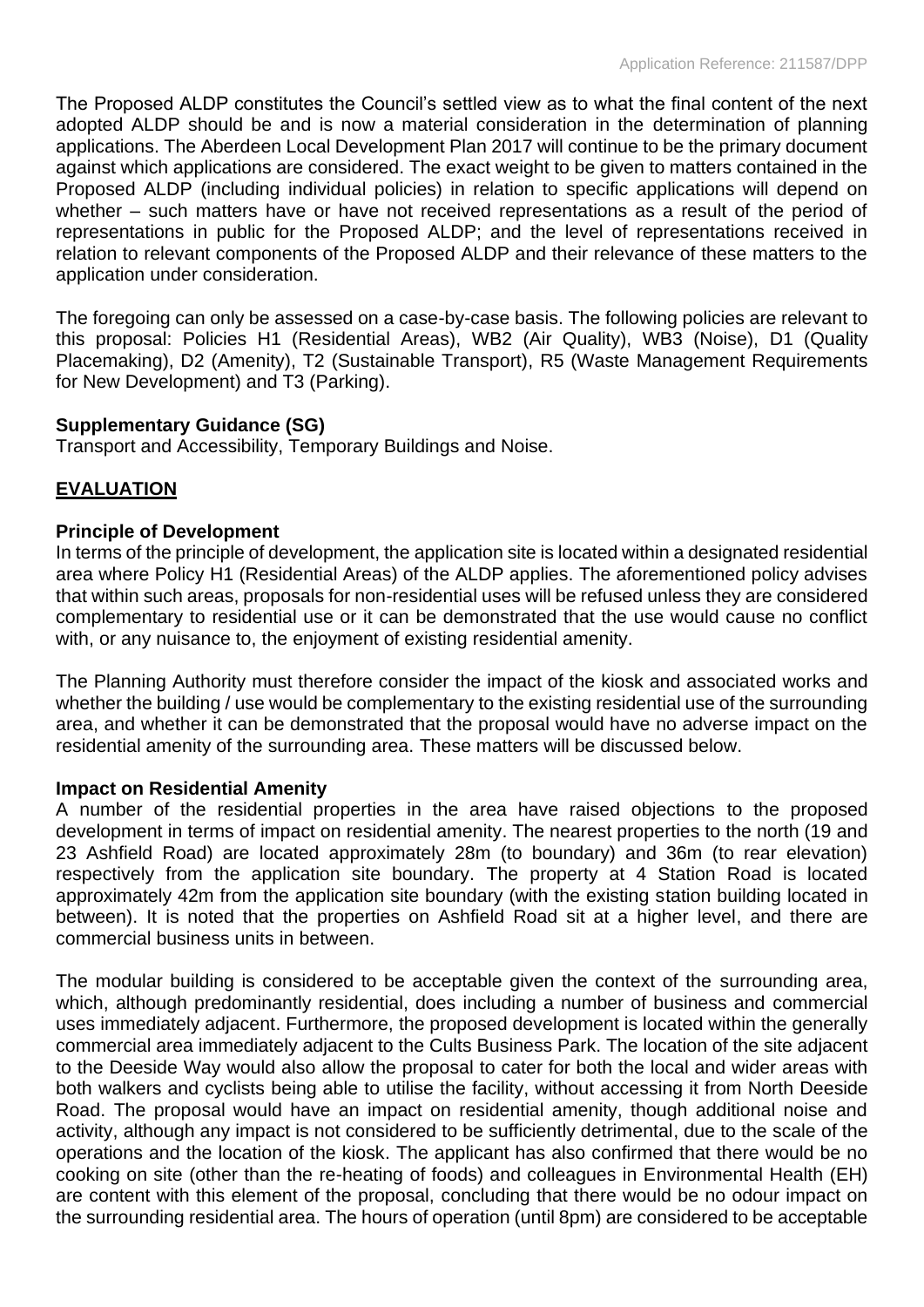and typical of such facilities found within a more residential setting and EH are also content with this element of the proposal. A condition can be applied to the consent regarding hours of operation.

Considering the above, specifically the nature of the proposal, the cooking operations, and the hours of operation, it is considered that the proposal would not have an adverse impact on residential amenity to such an extent that would warrant refusal of planning permission. The proposal is therefore considered to comply with Policy H1 (Residential Areas) of the ALDP.

# **Temporary Buildings**

Also of relevance is the Temporary Buildings Supplementary Guidance. Firstly, this guidance states that *"Planning permission is not required for the erection or placing of moveable structures (including buildings) required as part of a temporary use taking place on land for 28 days or less. This would, for example, allow a portable building to be located within a park, field or public open space during an outdoor event or open-air market".* When offering advice initially, the Planning Service were of the view that planning permission would not be required for a structure that was on wheels and could be moved to and from the site on a daily basis. This view changed once the structure was installed in its present form with the decking surrounding the structure, which resulted in a more permanent appearance.

The guidance goes on to state that *"'Portable buildings' are typically stand-alone, self-contained buildings that are manufactured and fitted out in a factory. They are delivered in one piece by road and craned into position, usually supported on jack-up legs". The Council consider that in most circumstances three years is a reasonable timescale for any permanent accommodation solution to be achieved, and therefore typically that will be the maximum initial period of time granted for portable buildings."* This guidance is considered to be of relevance to what is being proposed. As the building has already been in place and operating since July 2021, a temporary consent until July 2024 is considered to be appropriate in this instance. This will allow for a more permanent solution to be found in the longer term.

The guidance also advises that such buildings should be appropriately located away from the principal elevation, avoid the loss of parking spaces and landscaped areas. The building is located to the side of the station building, would not utilise existing parking spaces and would not be sited on a landscaped area. As a result of the above, and subject to conditions controlling the temporary nature of the building, it is considered to comply with the SG.

#### **Design and Scale**

To determine the effect of the proposal on the character of the area it is necessary to assess it in the context of Policy D1 (Quality Placemaking by Design) of the ALDP. This policy recognises that not all development will be of a scale that makes a significant placemaking impact but recognises that good design and detail adds to the attractiveness of the built environment.

In this instance, it is recognised that the proposal is relatively small scale in nature and viewed against the backdrop of the station building and business units found in the surrounding area. The building and associated structures have been sited with due consideration for their surrounding context and would have no adverse impact on the character or amenity of the surrounding area. Subsequently, given the temporary nature of the proposal, it is considered to comply with Policy D1 of the ALDP.

#### **Traffic/ Roads Impact**

Policy T2 states that *"new developments must demonstrate that sufficient measures have been taken to minimise traffic generated and to maximise opportunities for sustainable and active travel",*  whereas Policy T3 advises that "*new developments must be accessible by a range of transport modes, with an emphasis on active and sustainable transport"*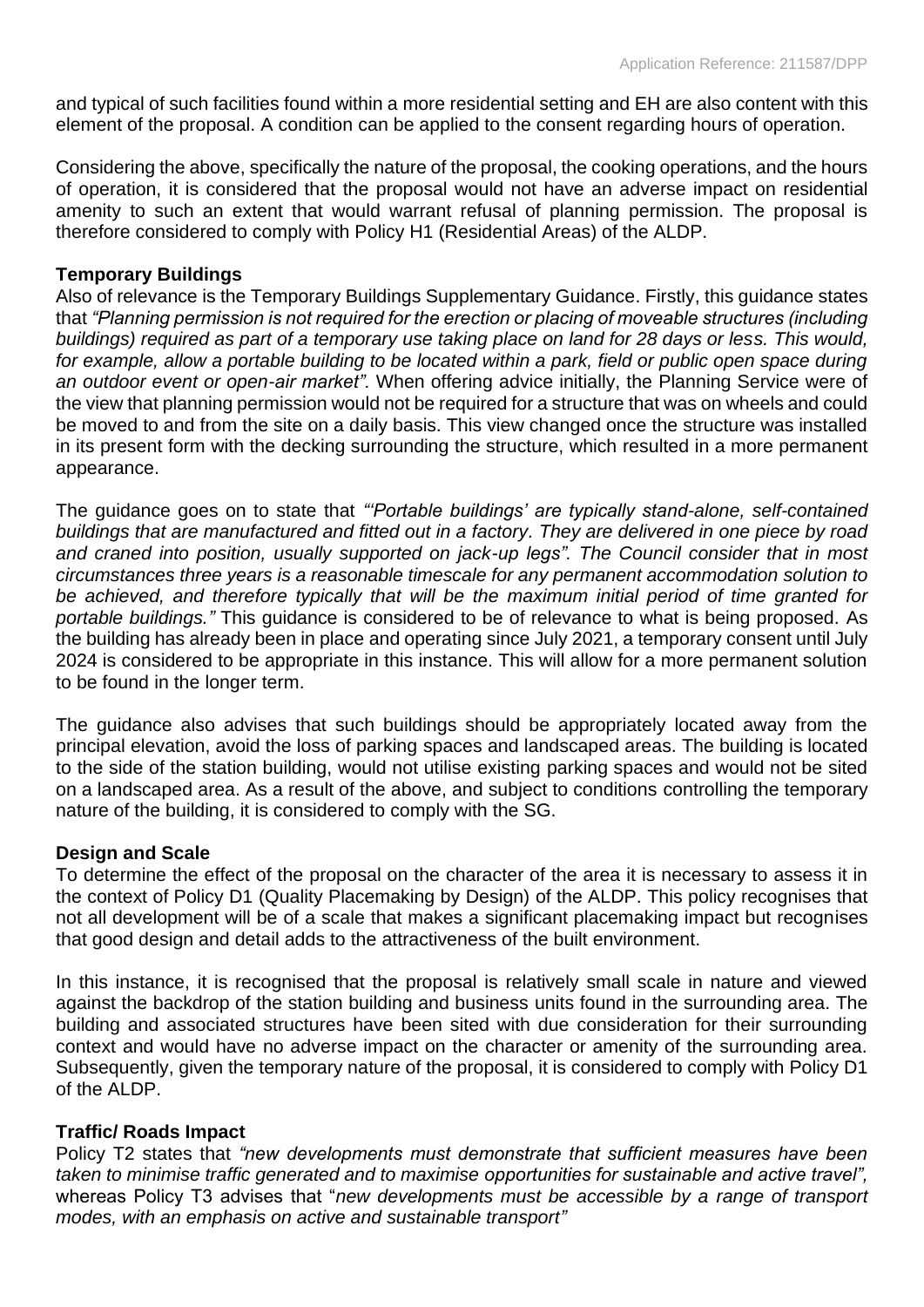The proposal has been assessed by colleagues in Roads Development Management (RDM). Their initial response queried cycle parking and refuse collection, requiring the submission of swept path analysis to show how waste was to be collected. This information was subsequently submitted and accepted.

In their finalised consultation response, they noted that existing parking provision is sufficient for the scale of development proposed. They also noted that staff cycle parking would be provided within the existing former station building and cycle parking for patrons would be provided through a Sheffield stand accommodating eight cycles within the current application boundary. Provision of such facilities can be controlled via planning condition. The applicants submitted a swept path plan for a 7.5 tonne box van, which was also considered to be acceptable. As a result of the above, colleagues in RDM raised no objection to the proposed development.

The site is also considered to be in a sustainable location, which is easily accessible by walkers, cyclists and by public transport (from North Deeside Road).

As a result of the above evaluation, the proposal would not conflict with Policy T2 (Managing the Transport Impact of Development), T3 (Sustainable and Active Travel) or the associated Supplementary Guidance: Transport and Accessibility of the ALDP.

# **Air Quality/ Noise**

Policy T5 (Noise) advises that *"there will be a presumption against noise generating developments, as identified by a NIA, being located close to noise sensitive developments, such as existing or proposed housing*".

It is noted that the larger cafe proposal within the station building under application 210140/DPP was supported by a Noise Impact Assessment. In this case, an NIA was not requested due to the small-scale nature of the operation. Colleagues in EH noted that the current premises are unsuitable for unrestricted cooking activities due to the risk of adverse odour impacting on neighbouring residential properties. Based on the information contained within Section 6.5 of the Design Statement, which advises that "*the food menu includes breakfast rolls, croissants, bagels, sandwiches, wraps, toasties and paninis. Where required items are cooked/ heated using a panini contact grill, or a countertop electric hob".* On the basis of the above statement, colleagues in EH are content with a suitably worded planning condition to restrict cooking activities which are more likely to give rise to odour emissions. This has been added as condition 3.

The applicants advised that they are agreeable to a condition restricting the type of method of cooking being attached to any approval rather than installing a Local Extract Ventilation system and submitting the relevant assessments. Menu items such as bacon or sausage rolls would be precooked off site and only heated up on site. The use of a panini grill and home baking would allow for compliance with the above.

A further query was raised by the Planning Service regarding the hours of operation, following comments received from members of the public. EH advised that operating until 8pm is considered reasonable and that they had no objection to this element of the proposal. This is understood to be in line with the licence granted for the site. Opening hours are seasonal, with the following proposed and considered to be acceptable: 08:00 to 19:00 Monday – Thursday, and 08:00 to 20:00 Friday to Sunday (April to September) and 08:00 to 17:00 Monday – Saturday and 09:00 to 17:00 on a Sunday (October to March).

Colleagues in Environmental Health have raised no objection to the application and as a result the proposed development would comply with Policies T4 (Air Quality) and T5 (Noise) of the ALDP along with the associated Supplementary Guidance relating to Air Quality and Noise.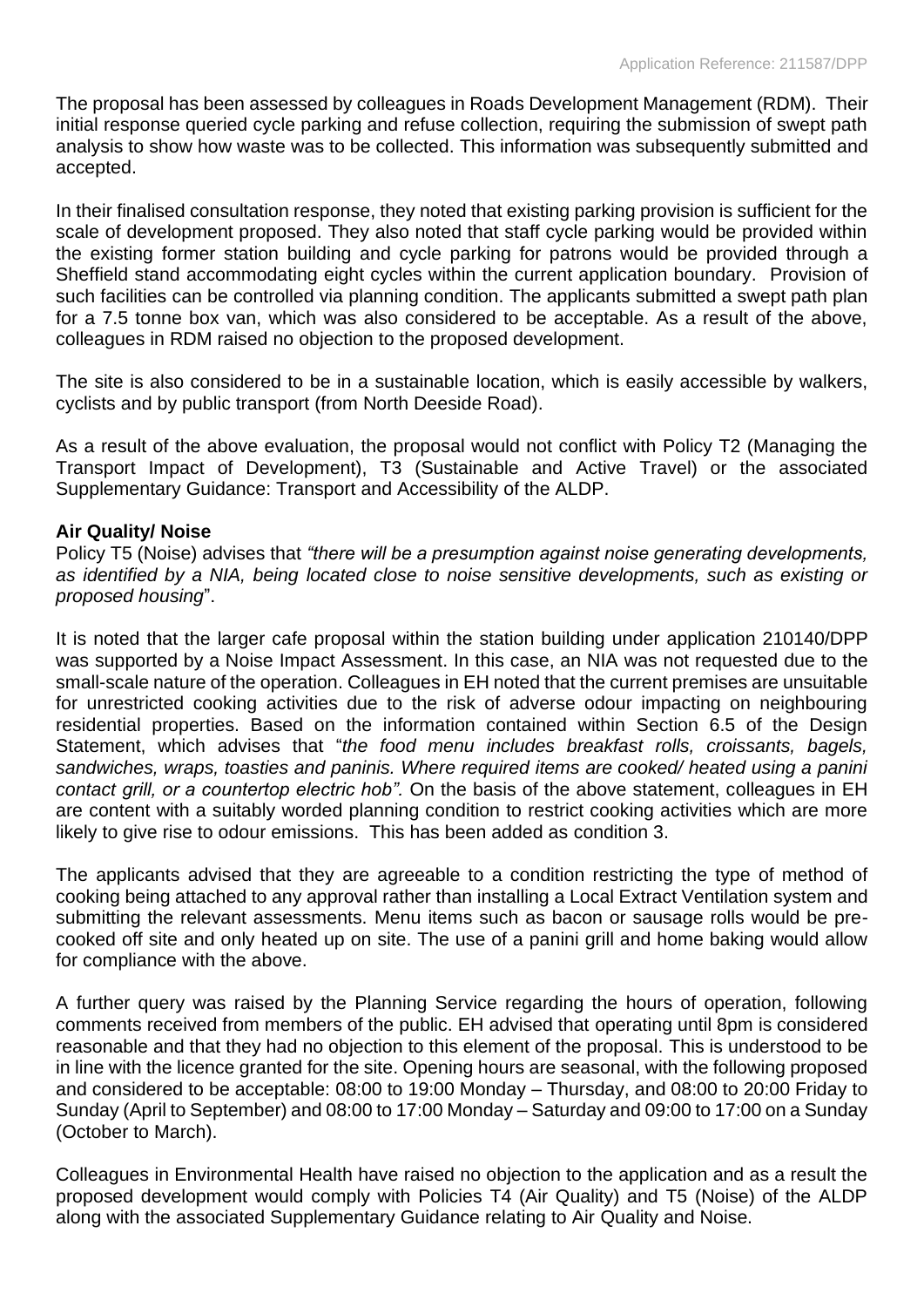# **Proposed Aberdeen Local Development Plan**

In relation to this particular application, the policies in the Proposed Aberdeen Local Development Plan 2020 (PALDP) substantively reiterate those in the adopted Local Development Plan and the proposal is acceptable in terms of both Plans for the reasons previously given. Policy D2 (Amenity) is a new policy which seeks to ensure that buildings and uses are fit for purpose and meet the needs of users and occupiers, with consideration given to neighbouring properties to ensure there would be no unreasonable impacts on daylight, sunlight, noise, air quality and outlook. In respect of this policy (and as assessed in the above evaluation), it is considered that the proposal would not have an adverse impact on the amenity of neighbouring residential properties.

# **Matters Raised by Community Council**

Cults, Bieldside and Milltimber Community Council note their conditional support for the proposal. The matters raised in relation to deliveries have been considered by colleagues in RDM, who have raised no objection to the proposals following the submission of further information. The matters in relation to the postcode are noted and whilst unfortunate, have had no impact on the neighbour notification process. All properties within 20m of the application red line boundary (which is less notifiable neighbours than the station building proposal due to a smaller red line boundary) were notified of the proposed development in line with regulations. An advertisement was also placed in the Evening Express on the 17<sup>th</sup> November 2021.

In terms of the updated comments from the Community Council (received on the 3<sup>rd</sup> February 2022), these can be addressed as follows. In terms of noise and odour, Environmental Health are content with the methods of cooking (as detailed above) and a condition has been inserted restricting the level of cooking that can be done on site. The other matters raised in relation to traffic, access and impact on residential amenity have also been addressed above. The Community Council preference for the 12-month permission is noted, and the Planning Service have justified why an 18-month permission is acceptable.

#### **Matters Raised in Representation**

#### *Principle of Development/ Amenity Concerns*

- 1. Consider that, similar to the previous application for wider redevelopment, the proposal would result in a scale of development that would be excessive for the site, constituting overdevelopment, intensification in the use of the site that would introduce additional noise and disturbance to the area especially in the evening and in relation to the introduction of outdoor seating, food serving van and play area. The proposal is, therefore, considered to be contrary to Policy H1 (Residential Areas). of the Aberdeen Local Development Plan in that it would not be complementary to residential use and in as far as it would conflict with, and result in nuisance to, the enjoyment of existing nearby residential amenity. *Response: each application is considered on its own merits. The Planning Service consider the proposal to be acceptable for the reasons detailed below and through the report.*
- 2. The site will have an outdoor service area with seating behind residential properties. The proposed hours of operation would conflict with Policy H1 in that the proposal would conflict and provide nuisance to the enjoyment of residential amenity. Another objector queried the hours of operation, stating that the unit should close at 5pm. *Response: this matter has been discussed in the residential amenity section above. Environmental Health have raised no concerns regarding the hours of operation and 8pm is considered reasonable.*
- 3. Object to access directly to the station platform, which encourages the congregation of patrons closer to residential properties to the south. *Response: as this is an existing access point to the Deeside Way it would not be possible to restrict access to the development. Use*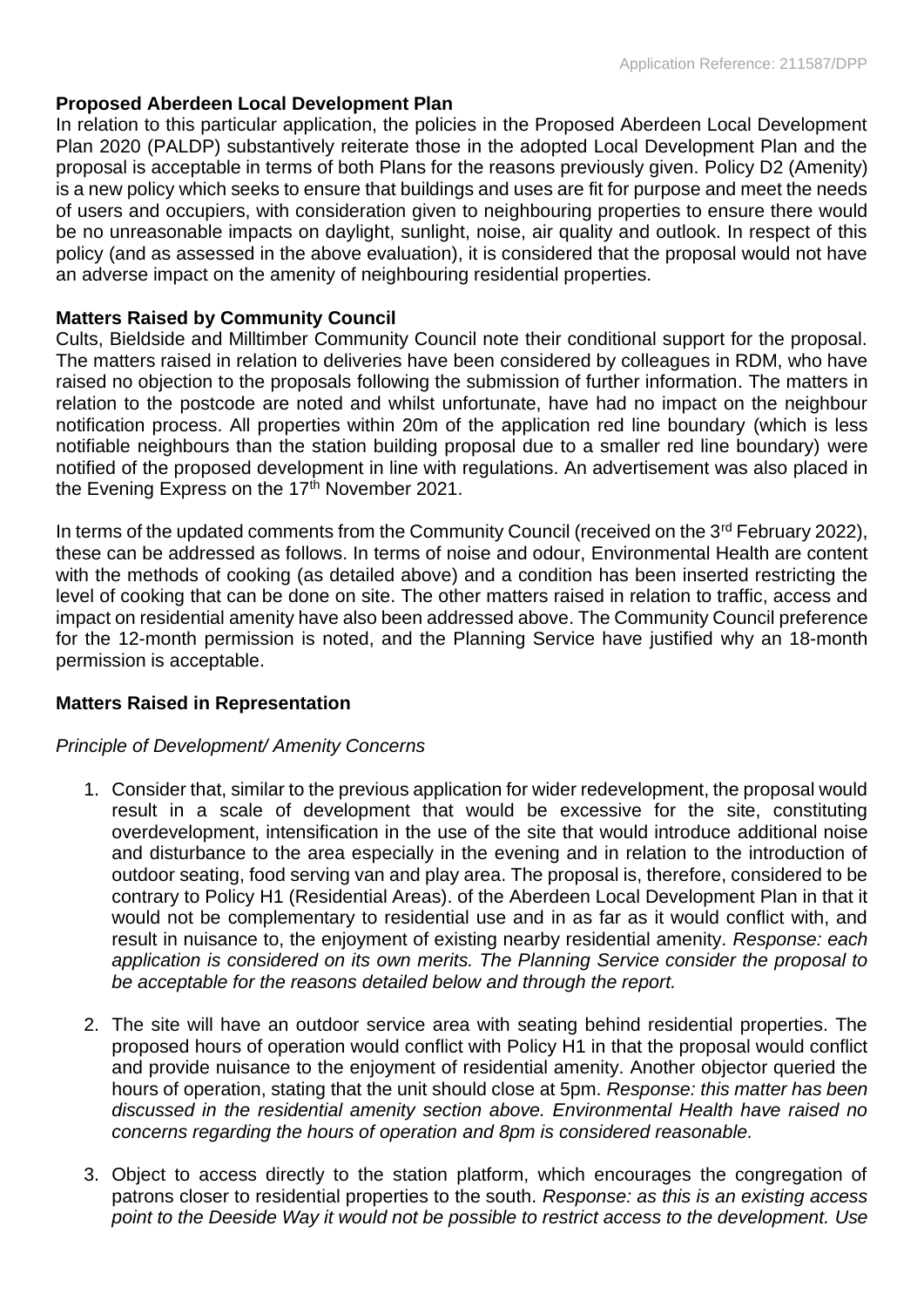*of the existing access along the Deeside Way and platform reduces the number of patrons passing through the residential area.*

- 4. The planning application should not be considered as a steppingstone back to the original planning application, which was rejected. *Response: each application is considered on its own merits. The Planning Authority is only considering this application at present, and its approval is not considered to suggest support for an application for the wider site.*
- 5. Concerns in relation to noise, hours of operation. *Response: The proposal has been assessed by colleagues in Environmental Health, who have raised no objection to the proposal in terms of either noise or hours of operation.*
- 6. Proximity of trees and impact on wildlife. *Response: due to the small-scale nature of the development, it is not anticipated that the proposal would have an impact on either trees or wildlife.*
- 7. The proposal is contrary to Policy D1 of the ALDP in that it is not welcoming, not safe and is not pleasant. *Response: the proposal has been assessed against Policy D1 and is considered to be compliant in this instance.*
- 8. Query the temporary nature of the proposal, and the 18-month nature of the retrospective planning application. *Response: the temporary nature of the proposal has been discussed elsewhere in this report.*
- 9. The proposal would have an adverse impact in terms of noise, which would get worse with the seating proposed. *Response: colleagues in Environmental Health have raised no objections from a noise perspective.*

# *Roads*

- 10.Queries were raised regarding the initial roads consultation response, with specific mention of cycle parking provision the lack of requirement to update pedestrian infrastructure to the site and the refuse collection plan – noting that the objector considers that the access to the site for delivery/ refuse vehicles is not up to standard. *Response: the response from colleagues in RDM has been discussed elsewhere in this report.*
- 11.The proposal will result in increased traffic on the Den of Cults, which will also cause further damage to boundary walls of neighbouring properties, the lack of a footpath from North Deeside Road will also raise safety issues. *Response: colleagues in RDM have raised no objection to the site access, nor footpath access to the site. If there is damage to boundary*  walls, then this would be a civil matter between the relevant parties. It is not anticipated that *many patrons will access the facility by the Den of Cults as there are other, more accessible options available.*

# *Other Matters*

- 12.Queries regarding the neighbour notification process, and that an incorrect postcode has been utilised for the building. *Response: the matters in relation to neighbour notification have been discussed in the Community Council section above.*
- 13.If the permanent structure is on a Class 4 business site, then the application should cover both the permanent structure and the change of use. *Response: there is no requirement for a change of use of the land to be included in such an application.*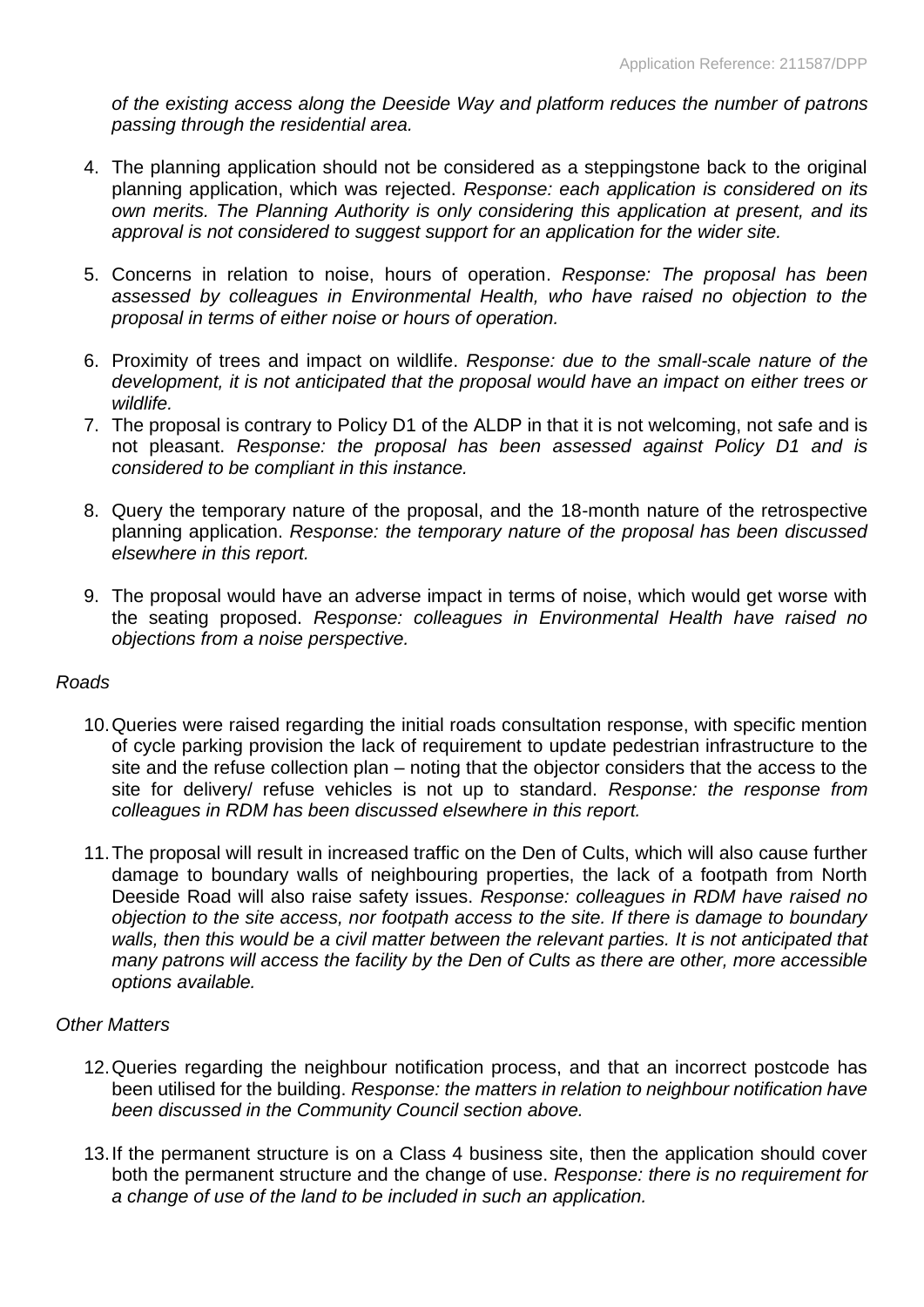14.The main building is being utilised for the proposed use; this has not been reflected in the current planning application. The staff use the main building for general purposes. *Response: the main building can be used for ancillary functions such as by members of staff. This would not result in a material change of use of the building for which planning permission would be required.* 

#### *Non-Material Considerations*

- 15.Queries whether the proposal is commercially viable as a standalone unit. *Response: the viability of the proposal is not a material planning consideration.*
- 16.Query whether the car parking area is owned by the applicant. *Response: it is noted that the*  land is leased from the Council. Response: The applicant has highlighted in blue additional *land within that ownership, this includes the parking area suggested above.*

# Support:

- 17.The temporary structure has brought back in to use a previously derelict area and the addition of decking would improve the visual appeal of the area, with the outdoor seating providing a valuable addition. *Response: comments noted, the principle of development along with the impacts have been discussed elsewhere in this report.*
- 18.Cults has no cafes with outdoor seating, and with a limited amount of indoor seating, the kiosk and seating area would be of huge benefit to the area. *Response: comments noted, although this is not material to the determination of this application.*
- 19.The location of the site adjacent to the Deeside Way encourages active travel with people walking and cycling to the kiosk. *Response: it is noted that the site is in a highly accessible location.*
- 20.The café has a positive impact regarding mental health. *Response: comment noted.*
- 21.The proposal provides a variety of food and drinks. *Response: comment noted, although the food offering is not a material planning consideration.*
- 22.The Council should do their utmost to help independent, entrepreneurial businesses flourish in Aberdeen. *Response: comment noted.*
- 23.The proposal would have a positive impact on the surrounding area and is an asset to the community. The site is also in a convenient location. *Response: comment noted, issue has been discussed elsewhere.*
- 24.Note that the station building is much less of an eyesore on the community, with the site having been cleared and the building fixed. *Response: the proposal does not relate to the main station building.*

# **RECOMMENDATION**

Approve Conditionally

# **REASON FOR RECOMMENDATION**

The proposal is considered to be an acceptable form of development, which would have no adverse impact on the character or amenity of the surrounding residential area. The building has been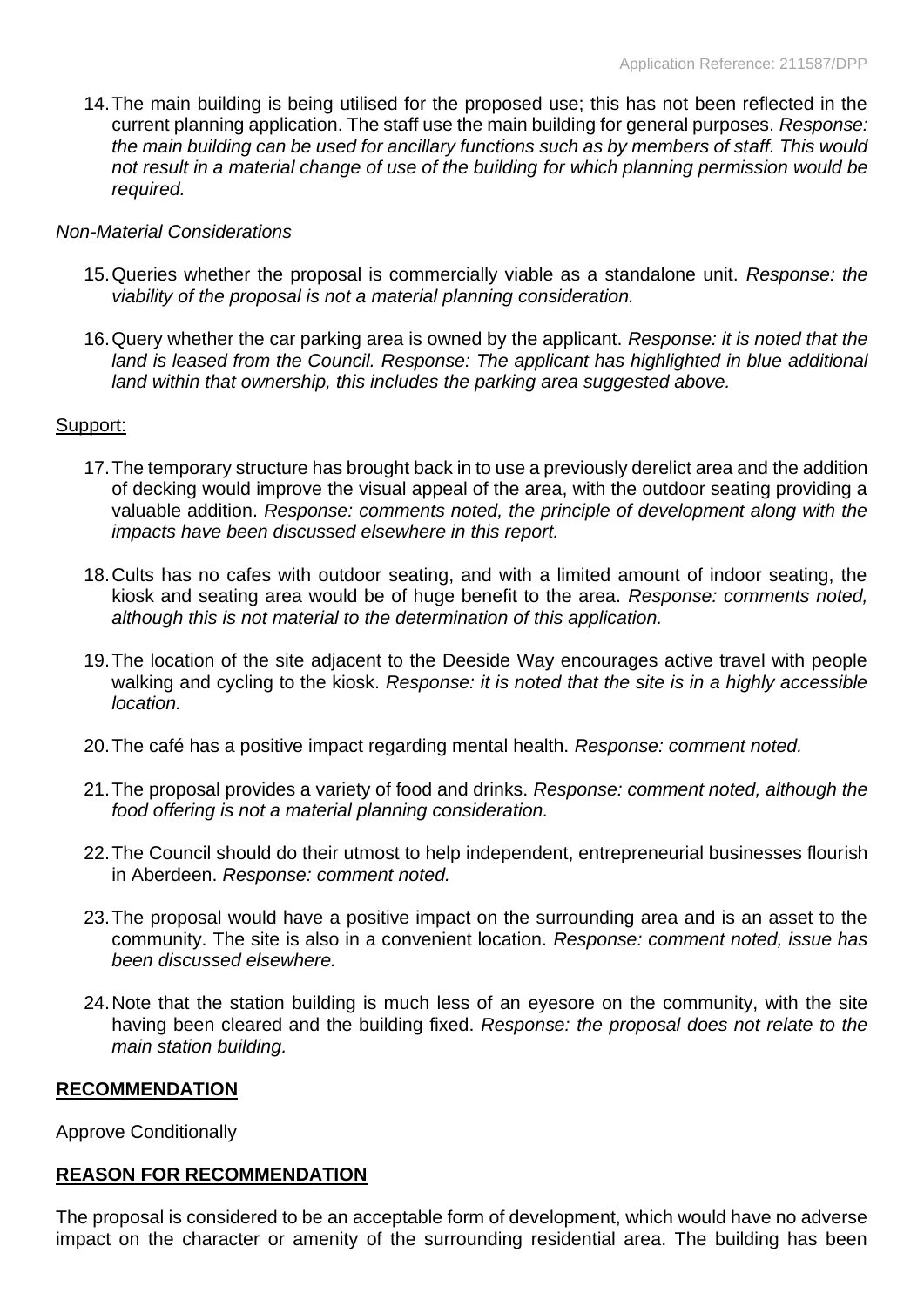designed with due consideration for its surrounding context, is located in an accessible location and appropriate levels of parking and cycle parking will be provided. The building is considered to be of a temporary nature and a related temporary permission is considered appropriate. Subject to conditions, the proposal is therefore considered to comply with Policies H1 (Residential Areas), D1 (Quality Placemaking by Design), T2 (Managing the Transport Impact of Development), T3 (Sustainable and Active Travel), T4 (Air Quality), T5 (Noise) and R6 (Waste Management Requirements for New Development) of the Aberdeen Local Development Plan 2017, as well as with the associated Supplementary Guidance relating to Transport and Accessibility. Temporary Buildings and Noise.

For similar reasons the proposal would also comply with Policies H1 (Residential Areas), WB2 (Air Quality), WB3 (Noise), D1 (Quality Placemaking), D2 (Amenity), T2 (Sustainable Transport), R5 (Waste Management Requirements for New Development) and T3 (Parking) of the Proposed Aberdeen Local Development Plan.

In consideration of the Supplementary Guidance: Temporary Buildings and under Section 58(4)(c) it is considered this permission should be directed to lapse on 31st July 2024.

# **CONDITIONS**

- 1. Planning permission is hereby granted for a temporary period only and shall cease to have effect and lapse (excepting the effect of condition 2) on 31st July 2024 (the 'cessation date'). Prior to the cessation date, the use hereby permitted shall cease, the application site shall be cleared of all works and development approved under the terms of this permission (including any subsequent ancillary works, infrastructure, fixtures, fittings and any temporary developments permitted under Class 14 of the Town and Country Planning (General Permitted Development) (Scotland) Order 1992) and the application site shall be reinstated in accordance with the agreed restoration scheme submitted to and approved in writing by the planning authority under the terms of condition 2 of this permission. Reason: To ensure the building is used for a temporary period in terms of the Supplementary Guidance: Temporary Buildings and minimise the impact on the amenity of the surrounding area and to ensure the appropriate restoration of the site.
- 2. Within two months prior to the cessation date of 31<sup>st</sup> July 2024, full details of a scheme for the restoration of the application site shall be submitted to and approved in writing by the Planning Service. Prior to the cessation of this permission the site shall be restored in accordance with the approved restoration scheme. Reason: To ensure the timeous and appropriate restoration of the site following the expiry of this temporary permission, in the interests of the visual amenity of the area.
- 3. That within one month of the date of this permission, the cycle storage facilities as shown on drawing no. 1003 Rev B (Site Plan – Proposed) shall be provided and retained for the duration that the building is located on site. Reason - in the interests of encouraging more sustainable modes of travel.
- 4. That no cooking or frying operations (including but not limited to: deep fat frying, shallow frying, oven cooking, boiling, stewing, grilling, or broiling) shall be carried out on the premises. Reason: in order to protect the amenity of neighbouring uses from cooking odours.
- 5. That the use hereby granted planning permission shall be undertaking in accordance with the details outlined in the Litter Management Plan (Section 6.8 of the approved Design Statement), unless otherwise agreed in writing by the Planning Authority. Reason - In order